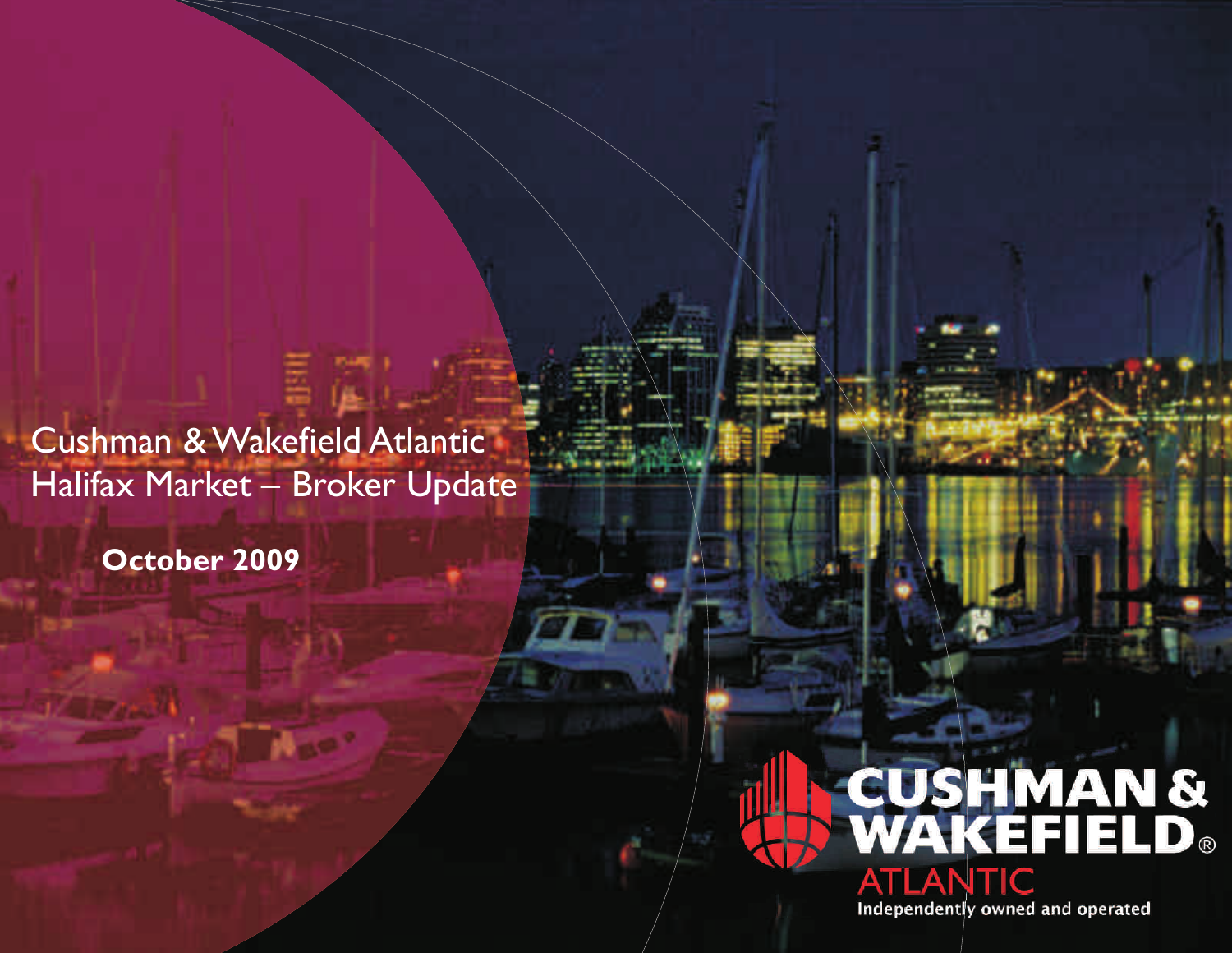# HALIFAX MARKET - BROKER UPDATE **OFFICE** - October 09 SPACE FOR **LEASE**



Independently owned and operated

| <b>Bill MacAvoy</b><br>902.425.1872<br>$b$ macavoy $@$ cweast.com | <b>ADDRESS</b>                                                            | <b>SIZE</b>         | <b>PRICE</b>                     | <b>DETAILS</b>                                                                      | <b>AGENT</b>                        |
|-------------------------------------------------------------------|---------------------------------------------------------------------------|---------------------|----------------------------------|-------------------------------------------------------------------------------------|-------------------------------------|
| <b>Andrew Belliveau</b><br>902.482.2998<br>abelliveau@cweast.com  | *NEW*<br>MacMillan Centre<br>550 Highway #2<br><b>ELMSDALE</b>            | I, 190 sq. ft.      | \$11.39 Net                      | Office                                                                              | Robert Jennings                     |
| <b>Phil Bolhuis</b><br>902.425.5887                               | *NEW*<br>1741 Brunswick Street<br>HALIFAX - SUBLEASE                      | 1,562 sq. ft.       | \$13.25 Net                      | Class A office space. 2 offices, boardroom, reception,<br>kitchen & open area       | Tom Gerard, Mike Brown, Mat Houston |
| pbolhuis@cweast.com<br><b>Mike Brown</b>                          | *NEW*<br>40 Wright Avenue<br><b>DARTMOUTH</b>                             | 3,700 sq. ft.       | \$12.00 Gross                    | Office                                                                              | Tom Gerard, Phil Bolhuis            |
| 902.482.1767<br>mbrown@cweast.com                                 | 2760-64 Robie Street<br><b>HALIFAX</b>                                    | Up to 5,500 sq. ft. | \$5.00 Net                       | Second floor office space, property being redeveloped<br>Available Fall 2009        | Tom Gerard, Mike Brown, Mat Houston |
| <b>Steven Dexter</b><br>902.425.0377<br>sdexter@cweast.com        | 2178-80 Gottigen Street<br><b>HALIFAX</b>                                 | 3,050 sq. ft.       | \$14.00 Gross Elec.<br>not incl. | Ground floor retail/office                                                          | Tom Gerard, Mike Brown, Mat Houston |
| Jamie Ferguson                                                    | 1378 Bedford Highway<br><b>BEDFORD</b>                                    | 2,500/1,500 sq. ft. | \$12.00 net                      | Office/retail                                                                       | Jamie Ferguson                      |
| 902.425.4009<br>jferguson@cweast.com                              | 1809 Barrington (CIBC Tower)<br><b>HALIFAX - SUBLEASE</b>                 | 2,993 sq. ft.       | \$20.00 Gross                    | 7 Offices, boardroom & kitchen/service area                                         | <b>Bill MacAvoy</b>                 |
| <b>Tom Gerard</b><br>902.425.1303<br>tgerard@cweast.com           | 2334 Longard Plaza<br>(off Brunswick)<br><b>HALIFAX</b>                   | 2,700 sq. ft.       | \$18.00 Gross                    | 10 Offices, kitchen, boardroom, lots of free parking                                | Tom Gerard, Mike Brown, Mat Houston |
| <b>Mat Houston</b><br>902.425.8446                                | 1969 Upper Water Street<br>(Purdy's Wharf Tower II)<br>HALIFAX - SUBLEASE | 1,979 sq. ft.       | Call for Details                 | 20 <sup>th</sup> Floor, 3 offices, boardroom, leaseholds in excellent<br>condition. | Mike Brown                          |
| mhouston@cweast.com<br><b>Robert Jennings</b><br>902.482-8858     | 7 Mellor Street (Wright Place)<br><b>CITY OF LAKES - SUBLEASE</b>         | 6,760 sq. ft.       | Call for Details                 | Leaseholds in place                                                                 | Andrew Belliveau, Robert Jennings   |
|                                                                   |                                                                           |                     |                                  |                                                                                     |                                     |

[rjennings@cweast.com](mailto:rjennings@cweast.com)

I

I

### **902.425.1444**

**[www.cweast.com](http://www.cweast.com)**

1809 Barrington St., Suite 802 Halifax, NS B3J 3K8 Independently owned and operated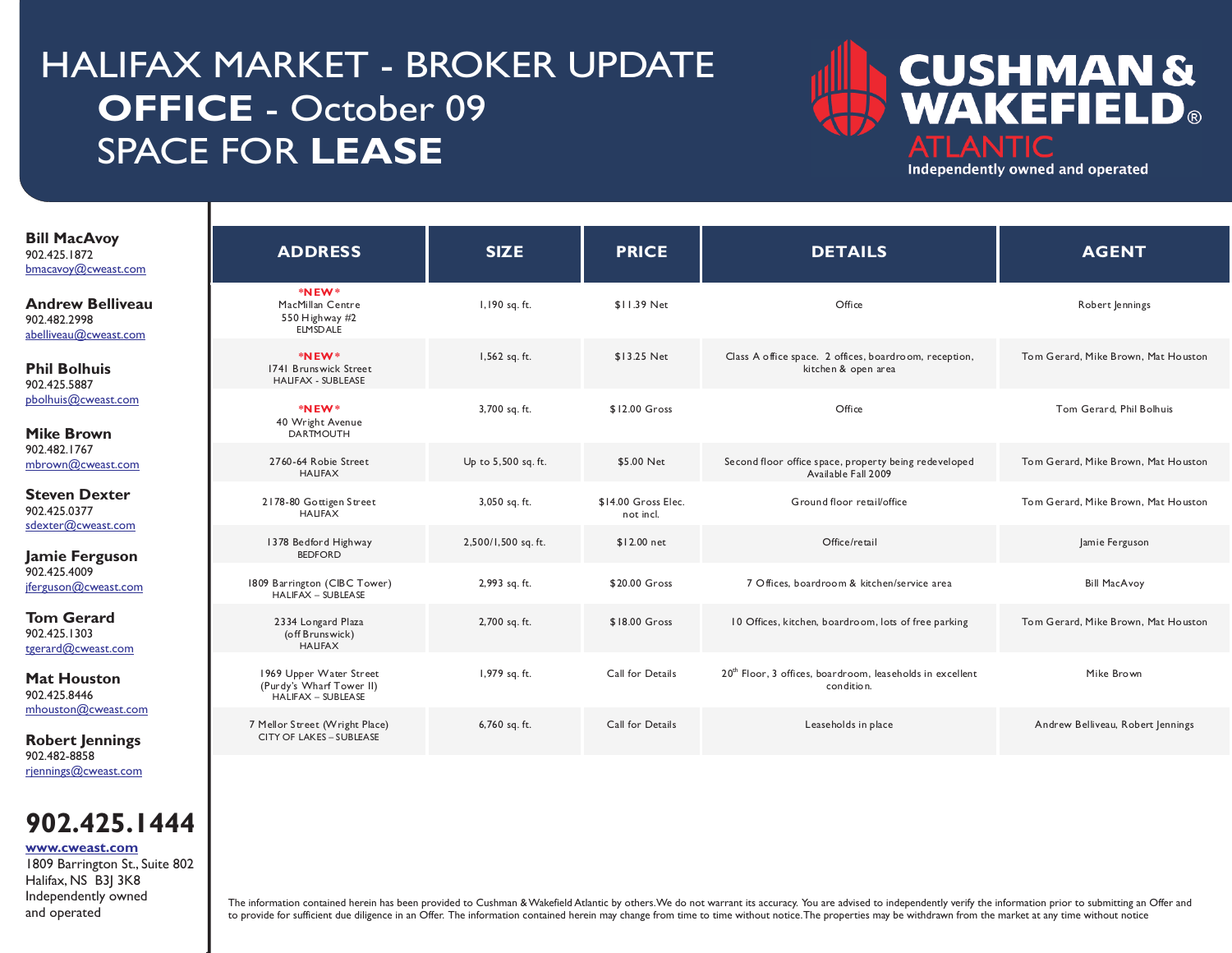# HALIFAX MARKET - BROKER UPDATE **OFFICE** - October 09 SPACE FOR **LEASE**



Independently owned and operated

| <b>Bill MacAvoy</b><br>902.425.1872<br>bmacavoy@cweast.com                                        | <b>ADDRESS</b>                            | <b>SIZE</b>                                                                                                                                                                                                                                                                                                                                                                                                                                                                                                                                                                                                                                                                                              | <b>PRICE</b>     | <b>DETAILS</b>                 | <b>AGENT</b>                |
|---------------------------------------------------------------------------------------------------|-------------------------------------------|----------------------------------------------------------------------------------------------------------------------------------------------------------------------------------------------------------------------------------------------------------------------------------------------------------------------------------------------------------------------------------------------------------------------------------------------------------------------------------------------------------------------------------------------------------------------------------------------------------------------------------------------------------------------------------------------------------|------------------|--------------------------------|-----------------------------|
| <b>Andrew Belliveau</b><br>902.482.2998<br>abelliveau@cweast.com                                  | 35 Colter Court<br><b>FREDERICTON, NB</b> | 6,800 sq. ft.                                                                                                                                                                                                                                                                                                                                                                                                                                                                                                                                                                                                                                                                                            | $$15.00$ psf     | Heritage office or Hospitality | <b>Bill MacAvoy</b>         |
| <b>Phil Bolhuis</b><br>902.425.5887<br>pbolhuis@cweast.com                                        | 3433 Dutch Village Road<br><b>HALIFAX</b> | Lower Level 900 sq. ft.<br>\$18.65 Gross<br>Offices and parking included<br>Second Floor 1,236 sq. ft.<br>\$18.65 Gross Elec.<br>not incl.<br>Up to 3,936 sq. ft.<br>\$9.50<br>Fully renovated Historic Property. Bright, open, modern.<br>50 Queen Street<br><b>DARTMOUTH</b><br>Ground, second & loft available, all contiguous if needed.<br>1959 Upper Water<br>7,500 sq. ft<br>Can be subdivided<br>Call for Details<br>(Purdy's Wharf Tower I)<br><b>HALIFAX - SUBLEASE</b><br>1601 Lower Water Street<br>7,000-10,000 sq. ft<br>Call for Details<br>3-4 Offices, boardroom, meeting room, open areas,<br>workstations & furniture may be available<br>(Summit Place)<br><b>HALIFAX - SUBLEASE</b> | Andrew Belliveau |                                |                             |
| <b>Mike Brown</b><br>902.482.1767                                                                 |                                           |                                                                                                                                                                                                                                                                                                                                                                                                                                                                                                                                                                                                                                                                                                          |                  |                                | Steven Dexter               |
| mbrown@cweast.com<br><b>Steven Dexter</b><br>902.425.0377                                         |                                           |                                                                                                                                                                                                                                                                                                                                                                                                                                                                                                                                                                                                                                                                                                          |                  |                                | Bill MacAvoy, Steven Dexter |
| sdexter@cweast.com<br>Jamie Ferguson<br>902.425.4009<br>jferguson@cweast.com<br><b>Tom Gerard</b> |                                           |                                                                                                                                                                                                                                                                                                                                                                                                                                                                                                                                                                                                                                                                                                          |                  |                                | Andrew Belliveau            |
| 902.425.1303<br>tgerard@cweast.com                                                                |                                           |                                                                                                                                                                                                                                                                                                                                                                                                                                                                                                                                                                                                                                                                                                          |                  |                                |                             |
| <b>Mat Houston</b><br>902.425.8446<br>mhouston@cweast.com                                         |                                           |                                                                                                                                                                                                                                                                                                                                                                                                                                                                                                                                                                                                                                                                                                          |                  |                                |                             |
| <b>Robert Jennings</b><br>902.482-8858<br>rjennings@cweast.com                                    |                                           |                                                                                                                                                                                                                                                                                                                                                                                                                                                                                                                                                                                                                                                                                                          |                  |                                |                             |

**902.425.1444**

I

I

1809 Barrington St., Suite 802 Halifax, NS B3J 3K8 Independently owned and operated **[www.cweast.com](http://www.cweast.com)**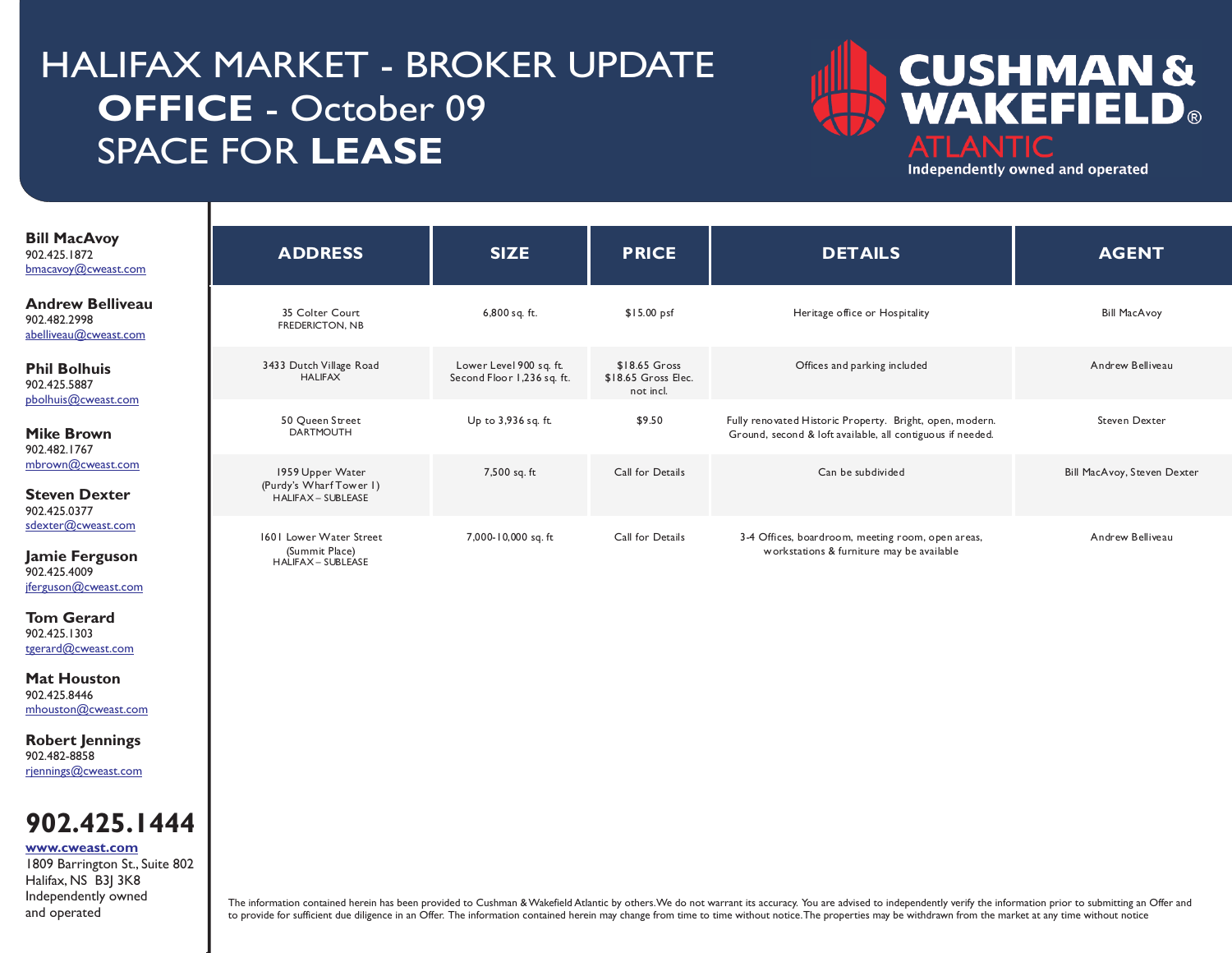# HALIFAX MARKET - BROKER UPDATE **INDUSTRIAL** - October 09 SPACE FOR **LEASE**



Independently owned and operated

| <b>Bill MacAvoy</b><br>902.425.1872<br>bmacavoy@cweast.com       | <b>ADDRESS</b>                                   | <b>SIZE</b>    | <b>PRICE</b>    | <b>DETAILS</b>                                                                         | <b>AGENT</b>                        |
|------------------------------------------------------------------|--------------------------------------------------|----------------|-----------------|----------------------------------------------------------------------------------------|-------------------------------------|
| <b>Andrew Belliveau</b><br>902.482.2998<br>abelliveau@cweast.com | *NEW*<br>II Acadia Street<br><b>WOODSIDE</b>     | 23,750 sq. ft. | \$6.50 Net      | Warehouse with some office. 3 Grade and 1 dock loading<br>door. Ample yard with fence. | Tom Gerard, Mike Brown, Mat Houston |
| <b>Phil Bolhuis</b><br>902.425.5887<br>pbolhuis@cweast.com       | 61 Raddall Avenue<br><b>BURNSIDE</b>             | 4,164 sq. ft.  | \$6.65 Net      | Finished office. Warehouse with grade door.                                            | Jamie Ferguson                      |
| <b>Mike Brown</b><br>902.482.1767<br>mbrown@cweast.com           | 31 Raddall Avenue<br><b>HAUFAX</b>               | 2,565 sq. ft.  | \$7.00 Net      | Industrial flex, grade loading door                                                    | Tom Gerard, Mike Brown, Mat Houston |
| <b>Steven Dexter</b><br>902.425.0377<br>sdexter@cweast.com       | 49 Pettipas Drive<br><b>BURNSIDE</b>             | 10,080 sq. ft. | \$7.25 Net      | Industrial flex, 11 dock loading doors. 14' ceilings, ample<br>yard space              | Tom Gerard, Mike Brown, Mat Houston |
| Jamie Ferguson<br>902.425.4009<br>ferguson@cweast.com            | 19 Fielding Avenue<br><b>BURNSIDE - SUBLEASE</b> | 18,133 sq. ft. | \$6.25 Net      | 20' Ceilings in Warehouse                                                              | Tom Gerard, Mike Brown, Mat Houston |
| <b>Tom Gerard</b><br>902.425.1303<br>tgerard@cweast.com          | 221 Joseph Zatzman Drive<br><b>BURNSIDE</b>      | 4,000 sq. ft.  | \$2,500 / Month | Shared warehouse space with 2 dock loading doors                                       | Tom Gerard, Mike Brown, Mat Houston |
| <b>Mat Houston</b><br>902.425.8446<br>mhouston@cweast.com        | 202 Brownlow Avenue<br><b>BURNSIDE</b>           | 1,920 sq. ft.  | \$8.30 Net      | Grade loading, offices and showroom. Excellent exposure.                               | Jamie Ferguson                      |
| <b>Robert Jennings</b><br>902.482-8858<br>rjennings@cweast.com   | 8 Walker Avenue Unit 1<br><b>SACKVILLE</b>       | 3,360 sq. ft.  | \$12.00 Net     | <b>Industrial Office</b>                                                               | Andrew Belliveau                    |
|                                                                  |                                                  |                |                 |                                                                                        |                                     |

### **902.425.1444**

1809 Barrington St., Suite 802 Halifax, NS B3J 3K8 **[www.cweast.com](http://www.cweast.com)**

I

I

Independently owned and operated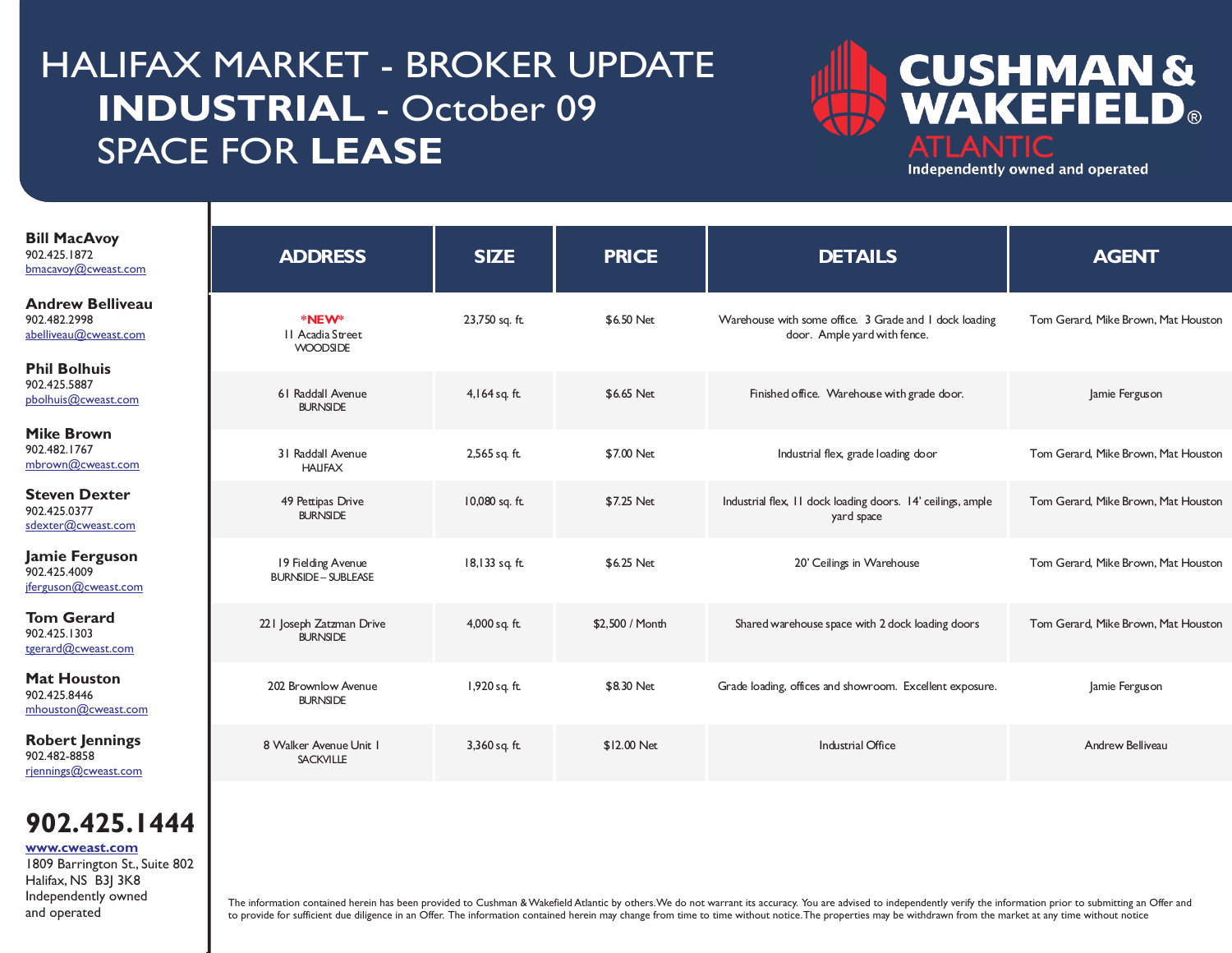# HALIFAX MARKET - BROKER UPDATE **COMMERCIAL/RETAIL** - October 09 SPACE FOR **LEASE**



Independently owned and operated

| <b>Bill MacAvoy</b><br>902.425.1872<br>bmacavoy@cweast.com                     | <b>ADDRESS</b>                                    | <b>SIZE</b>                                 | <b>PRICE</b>       | <b>DETAILS</b>                                         | <b>AGENT</b>                        |
|--------------------------------------------------------------------------------|---------------------------------------------------|---------------------------------------------|--------------------|--------------------------------------------------------|-------------------------------------|
| <b>Andrew Belliveau</b><br>902.482.2998<br>abelliveau@cweast.com               | *NEW*<br>5486 Spring Garden Road<br><b>HAUFAX</b> | 16,000 sq. ft.                              | Call for Details   | 2 <sup>nd</sup> level retail. Can be subdivided        | Steven Dexter, Andrew Belliveau     |
| <b>Phil Bolhuis</b><br>902.425.5887<br>pbolhuis@cweast.com                     | *NEW*<br>26 Bancroft Drive<br><b>DARTMOUTH</b>    | 3,334 sq. ft.<br>$(2 \times 1,667$ sq. ft.) | \$14.00 Net        | Ground level retail/commercial on Windmill Road        | Tom Gerard, Mike Brown, Mat Houston |
| <b>Mike Brown</b><br>902.482.1767<br>mbrown@cweast.com<br><b>Steven Dexter</b> | *NEW*<br>1070 Barrington Street<br><b>HAUFAX</b>  | 1,388 sq. ft.                               | \$18.50 Semi-Gross | Ground level retail/commercial. Heat & Elec. included. | Tom Gerard, Mike Brown, Mat Houston |
| 902.425.0377<br>sdexter@cweast.com<br>Jamie Ferguson                           | 445 Sackville Drive<br><b>LOWER SACKVILLE</b>     | 4,000 sq. ft.                               | \$18.00 semi-gross | Commercial/retail/office                               | Tom Gerard, Mike Brown, Mat Houston |
| 902.425.4009<br>jferguson@cweast.com                                           |                                                   |                                             |                    |                                                        |                                     |

**Tom Gerard** 902.425.1303 [tgerard@cweast.com](mailto:tgerard@cweast.com)

I

I

**Mat Houston** 902.425.8446 [mhouston@cweast.com](mailto:mhouston@cweast.com)

**Robert Jennings** 902.482-8858 [rjennings@cweast.com](mailto:rjennings@cweast.com)



**[www.cweast.com](http://www.cweast.com)**

1809 Barrington St., Suite 802 Halifax, NS B3J 3K8 Independently owned and operated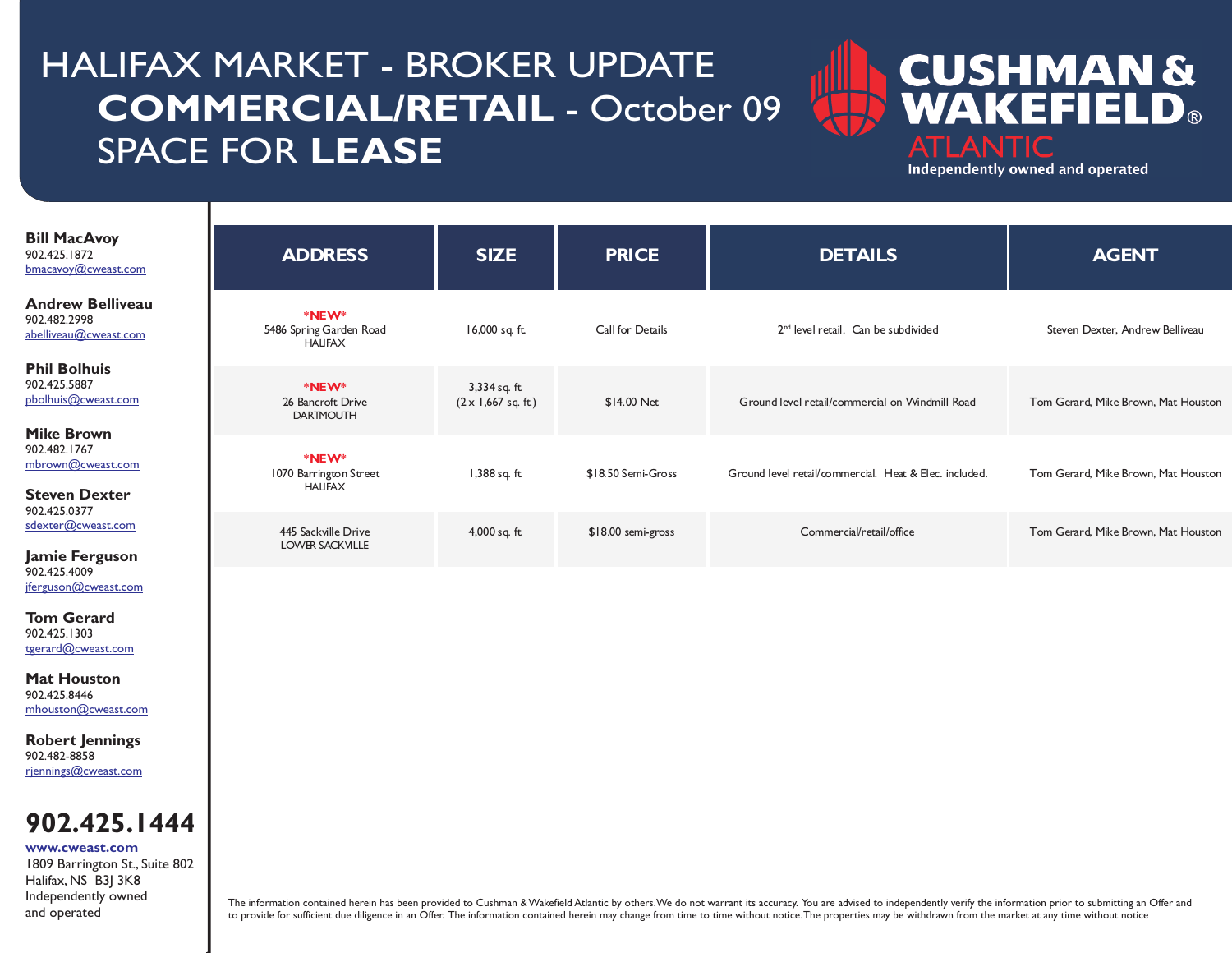

## FOR **SALE -** October 09

**Bill MacAvoy**  902.425.1872 [bmacavoy@cweast.com](mailto:bmacavoy@cweast.com)

I

I

#### **Andrew Belliveau** 902.482.2998 [abelliveau@cweast.com](mailto:abelliveau@cweast.com)

**Phil Bolhuis** 902.425.5887 [pbolhuis@cweast.com](mailto:abelliveau@cweast.com)

**Mike Brown** 902.482.1767 [mbrown@cweast.com](mailto:mbrown@cweast.com)

**Steven Dexter** 902.425.0377 [sdexter@cweast.com](mailto:sdexter@cweast.com)

**Jamie Ferguson** 902.425.4009 [jferguson@cweast.com](mailto:jferguson@cweast.com)

**Tom Gerard** 902.425.1303 [tgerard@cweast.com](mailto:tgerard@cweast.com)

**Mat Houston** 902.425.8446 [mhouston@cweast.com](mailto:mhouston@cweast.com)

**Robert Jennings** 902.482-8858 [rjennings@cweast.com](mailto:rjennings@cweast.com)

### **902.425.1444**

**[www.cweast.com](http://www.cweast.com)**

1809 Barrington St., Suite 802 Halifax, NS B3J 3K8 Independently owned and operated

### **INDUSTRIAL FOR SALE:**

| <b>ADDRESS</b>                               | <b>SIZE</b>                    | <b>PRICE</b> | <b>DETAILS</b>                                         | <b>AGENT</b>                        |
|----------------------------------------------|--------------------------------|--------------|--------------------------------------------------------|-------------------------------------|
| *NEW*<br>103 Bluewater Road<br><b>HAUFAX</b> | 18,000 sq. ft.                 | \$1,295,000  | Warehouse facility                                     | Tom Gerard, Mike Brown, Mat Houston |
| 187 Ketch Harbour Road<br><b>HAUFAX</b>      | 16,665 sq. ft. / 4.24<br>acres | \$2,000,000  | I Private residence, 3 commercial/industrial buildings | Tom Gerard, Mike Brown, Mat Houston |
| 391 Harold Whynot Road<br><b>BRIDGEWATER</b> | 8,949 sq. ft.                  | \$990,000    | Auto dealership property, highway commercial           | Tom Gerard, Mike Brown, Mat Houston |
| 2 Cook Road<br><b>BRIDGEWATER</b>            | 44,750 sq. ft.                 | \$1,250,000  | Former ECI Medical manufacturing facility              | Tom Gerard, Mike Brown, Mat Houston |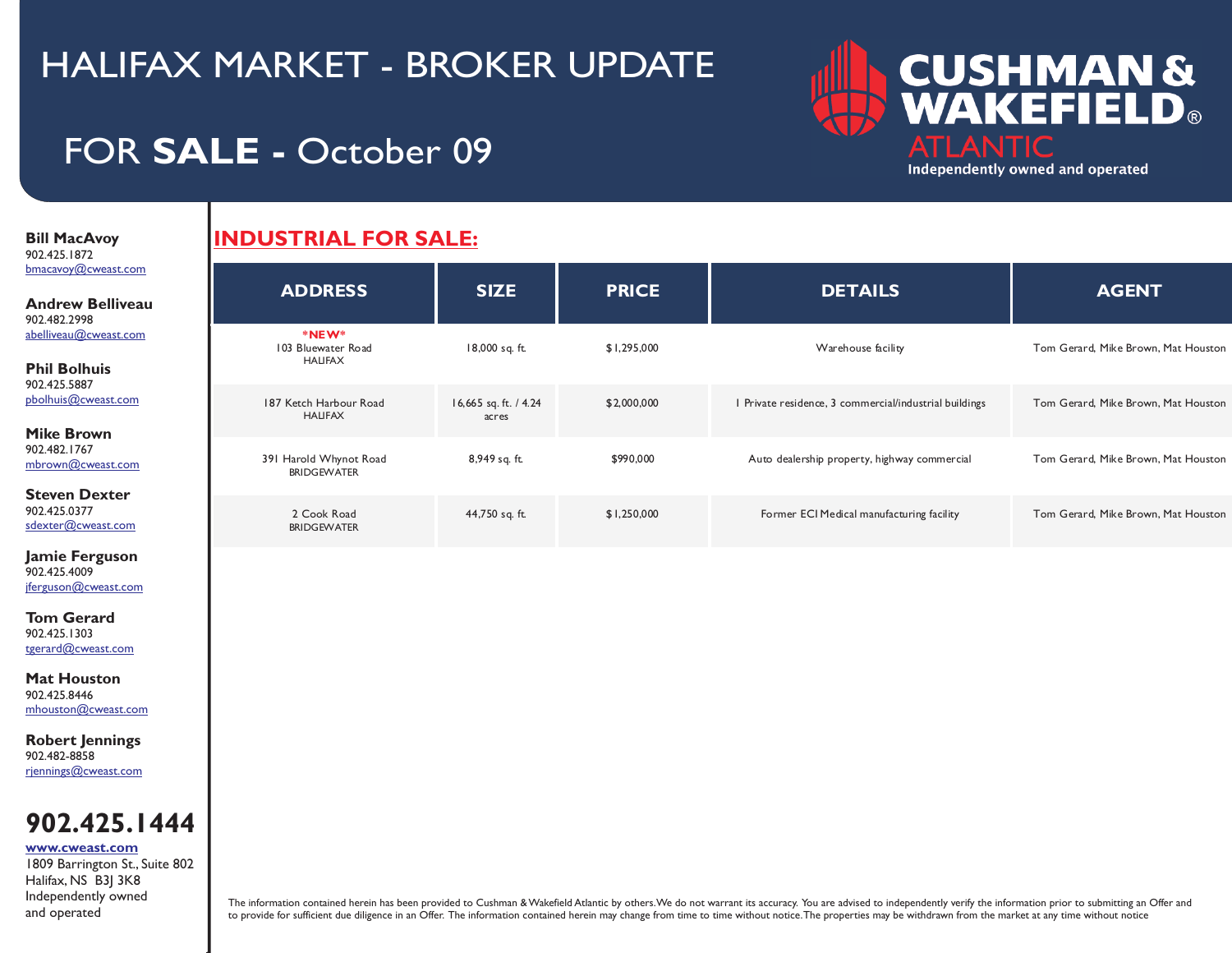# FOR **SALE -** October 09

**CUSHMAN &<br>WAKEFIELD® ATLANTIC** Independently owned and operated

**Bill MacAvoy**  902.425.1872 bmacav

I

I

### **COMMERCIAL/RETAIL FOR SALE:**

| bmacavoy@cweast.com<br><b>Andrew Belliveau</b><br>902.482.2998<br>abelliveau@cweast.com | <b>ADDRESS</b>                           | <b>SIZE</b>     | <b>PRICE</b> | <b>DETAILS</b>                                              | <b>AGENT</b>                        |
|-----------------------------------------------------------------------------------------|------------------------------------------|-----------------|--------------|-------------------------------------------------------------|-------------------------------------|
| <b>Phil Bolhuis</b><br>902.425.5887<br>pbolhuis@cweast.com                              | 188 Robie Street<br><b>TRURO</b>         | 8,692 sq ft.    | \$475,000    | Retail/commercial building                                  | Tom Gerard, Mike Brown, Mat Houston |
| <b>Mike Brown</b><br>902.482.1767<br>mbrown@cweast.com                                  | 122 Main Street<br><b>DARTMOUTH</b>      | $9,168$ sq ft   | \$775,000    | 2 Storey commercial/retail with attached warehouse facility | Tom Gerard, Mike Brown, Mat Houston |
| <b>Steven Dexter</b><br>902.425.0377<br>sdexter@cweast.com                              | 8961 Commercial Street<br><b>NEWMNAS</b> | 18,574 sq. ft.  | \$625,000    | 2 Storey commercial/retail with attached warehouse facility | Tom Gerard, Mike Brown, Mat Houston |
| Jamie Ferguson<br>902.425.4009<br>jferguson@cweast.com                                  | 264 Herring Cove Road<br><b>HAUFAX</b>   | 43,000 sq. ft.  | \$2,200,000  | Office/industrial                                           | Jamie Ferguson                      |
| <b>Tom Gerard</b><br>902.425.1303<br>tgerard@cweast.com                                 | 1378 Bedford Highway<br><b>BEDFORD</b>   | $4,000$ sq. ft. | \$675,000    | Office / Retail                                             | Jamie Ferguson                      |

**Mat Houston** 902.425.8446 [mhouston@cweast.com](mailto:mhouston@cweast.com)

**Robert Jennings** 902.482-8858 [rjennings@cweast.com](mailto:rjennings@cweast.com)

### **902.425.1444**

1809 Barrington St., Suite 802 **[www.cweast.com](http://www.cweast.com)**

Halifax, NS B3J 3K8 Independently owned and operated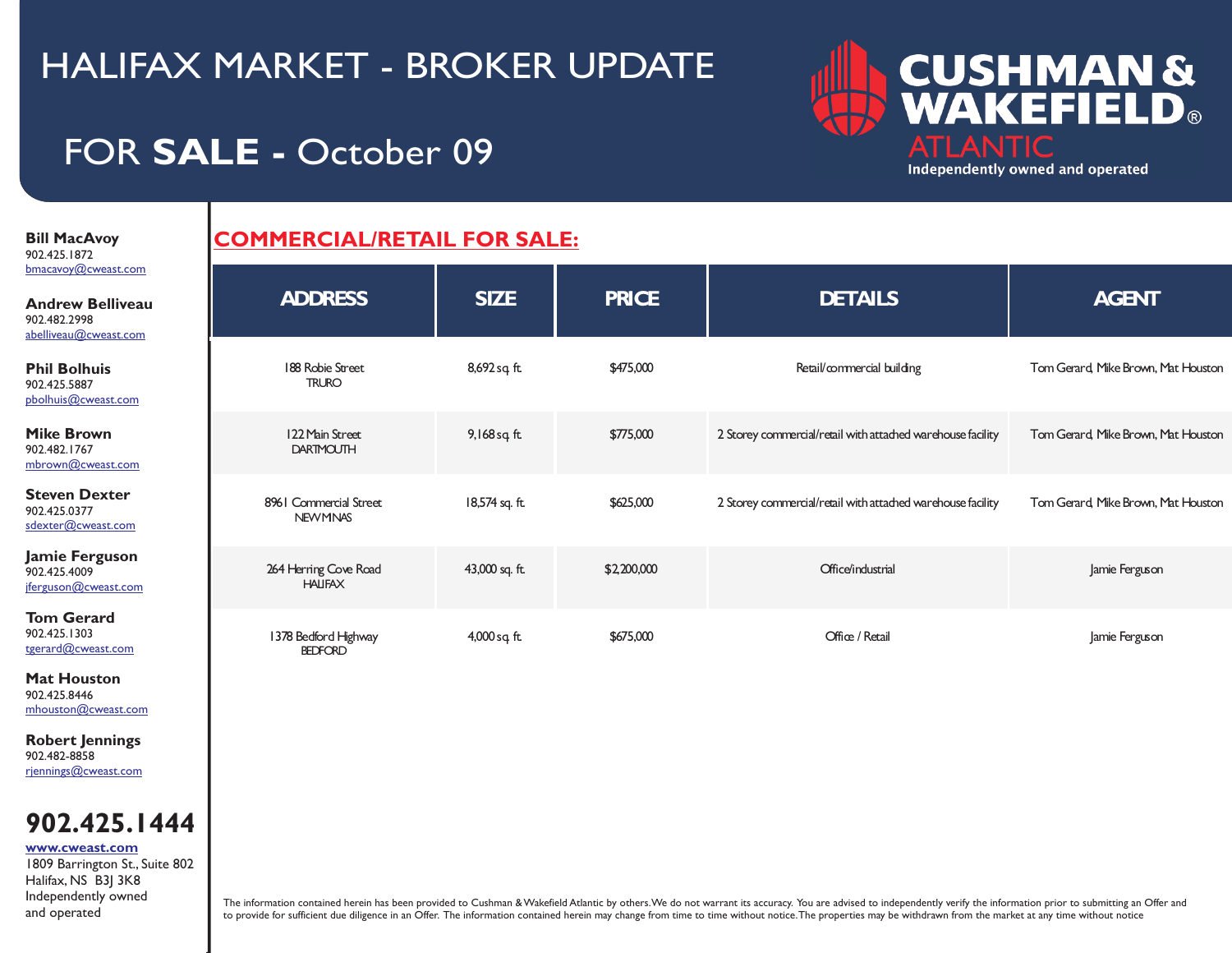# FOR **SALE -** October 09



**Bill MacAvoy**  902.425.1872 [bmacavoy@cweast.com](mailto:bmacavoy@cweast.com)

I

I

**Andrew Bellivea** 902.482.2998 [abelliveau@cweast.com](mailto:abelliveau@cweast.com)

**Phil Bolhuis** 902.425.5887 [pbolhuis@cweast.com](mailto:abelliveau@cweast.com)

**Mike Brown** 902.482.1767 [mbrown@cweast.com](mailto:mbrown@cweast.com)

**Steven Dexter** 902.425.0377 [sdexter@cweast.com](mailto:sdexter@cweast.com)

**Jamie Ferguson** 902.425.4009 [jferguson@cweast.com](mailto:jferguson@cweast.com)

**Tom Gerard** 902.425.1303 [tgerard@cweast.com](mailto:tgerard@cweast.com)

**Mat Houston** 902.425.8446 [mhouston@cweast.com](mailto:mhouston@cweast.com)

**Robert Jennings** 902.482-8858 [rjennings@cweast.com](mailto:rjennings@cweast.com)

### **902.425.14**

#### **[www.cweast.com](http://www.cweast.com)**

1809 Barrington St., Suite Halifax, NS B3J 3K8 Independently owned and operated

### **LAND FOR SALE:**

| u. | <b>ADDRESS</b>                                                                          | <b>SIZE</b> | <b>PRICE</b> | <b>DETAILS</b>                                        | <b>AGENT</b>                        |
|----|-----------------------------------------------------------------------------------------|-------------|--------------|-------------------------------------------------------|-------------------------------------|
|    | *NEW*<br>740 Bowater Mercy Road<br>Head of St. Margaret's Bay<br><b>UPPER TANTALLON</b> | 18.2 Acres  | \$695,000    | Mixed use zoning, water frontage                      | Tom Gerard, Phil Bolhuis            |
|    | <b>Bell Boulevard</b><br><b>ENRELD</b>                                                  | 118 Acres   | \$1,080,000  | Undeveloped highway frontage                          | Tom Gerard, Mike Brown, Mat Houston |
|    | <b>Bell Boulevard</b><br><b>ENRELD</b>                                                  | 110 Acres   | \$880,000    | Opposite Adesa Auto Auction                           | Tom Gerard                          |
|    | Montague Lands<br>MONTAGUE GOLD MINES                                                   | 14.81 Acres | \$335,000    | Undeveloped residential lands, zoned R-I and resource | Tom Gerard, Mike Brown, Mat Houston |

### **MULTI-RESIDENTIAL FOR SALE:**

|      | <b>ADDRESS</b>                               | <b>SIZE</b>              | <b>PRICE</b> | <b>DETAILS</b>                                        | <b>AGENT</b>           |
|------|----------------------------------------------|--------------------------|--------------|-------------------------------------------------------|------------------------|
|      | 44 Primrose Street<br><b>DARTMOUTH</b>       | 19 Unit Complex          | \$1,120,000  | 4 Storey wood frame walk-up                           | Tom Gerard, Mike Brown |
|      | 420 & 432 Jubilee Road<br><b>BRIDGEWATER</b> | 2 x 24 Unit Apt<br>BIdgs | \$2,150,000  | 3 Storey wood frame walk-up                           | Tom Gerard, Mike Brown |
| 44   | 149 Main Street<br><b>LIVERPOOL</b>          | 11,554 sq. ft.           | \$650,000    | 14 Residential units, 2 ground floor commercial units | Tom Gerard, Mike Brown |
| .802 | 149 Albro Lake Road<br><b>DARTMOUTH</b>      | 51 Unit complex          | \$2,700,000  | 4 Storey elevator Apt Bldgs                           | Tom Gerard, Mike Brown |